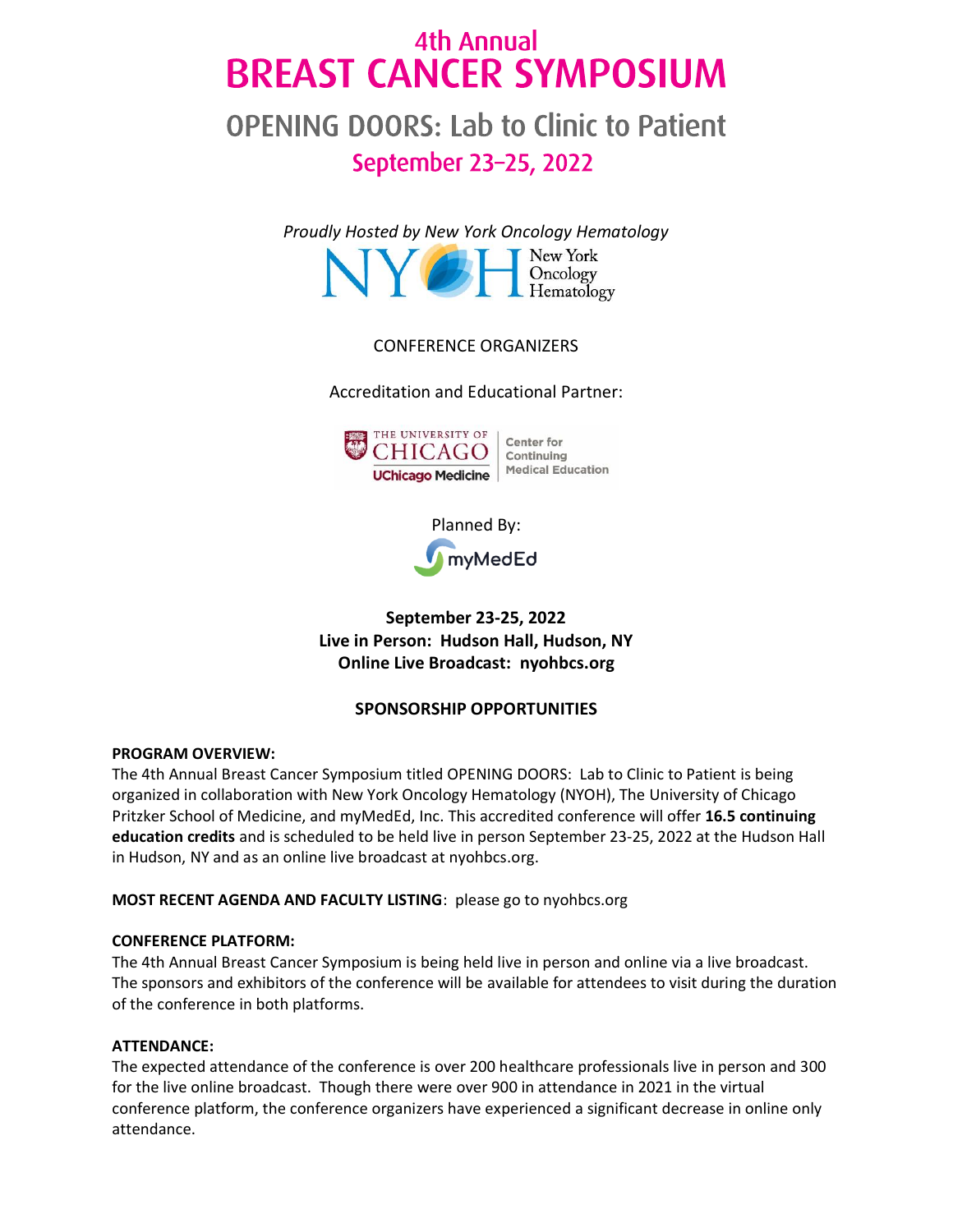#### **PARTICIPANT RECRUITMENT:**

The conference is now being marketed to a national audience via the following channels:

- Past participants
- NYOH and US Oncology Distribution Lists
- ASCO Mailing List
- American Cancer Society
- Susan G Komen
- University of Chicago Distribution Lists
- ENP and NP Nursing Networks
- Faculty Presenter Networks
- Claims Database Supplement Marketing Distribution
	- o *FACTORx partners with a data aggregator that specializes in using Health Insurance Portability and Accountability Act of 1996 (HIPAA)-compliant methods that utilize prescribing habits, procedures, and/or diagnostic codes to identify clinicians who are in the best position to impact patient care in a given disease state.*
	- o *It will include (2) eBlasts distributed to 12,213 clinicians who have been identified as treating patients with breast cancer in the past 12 months.*

## **SPONSORSHIP OPPORTUNITIES:**

#### **All sponsorship levels include:**

- Sponsorship acknowledgement on the website and conference materials
- Inclusion in the dedicated exhibitor guidebook with up to (2) 8.5x11 pages of content. The exhibitor guidebook will also include a Sponsor Directory
	- o All program materials will be printed for distribution onsite and posted online for download
- 2 complimentary registrations to the conference.

#### **LIMITED EXCLUSIVE LIVE IN PERSON EXHIBIT OPPORTUNITIES:**

- Consideration for space will be given on a first-come first-served basis.
- All in person exhibitors will receive a virtual booth based on the same support level as the in person sponsorship

## **Bronze = \$5,000**

Includes (1) 6-foot tabletop display or the equivalent floor space.

#### **Silver = \$7,500**

Includes (1) 6-foot tabletop display or equivalent floor space and an opportunity to provide a registration bag insert.

#### **Gold = \$10,000**

Includes (1) 6-ft tabletop display or the equivalent floor space and an opportunity to provide a registration bag insert, a customized dedicated exhibitor spotlight email sent to the conference organizers entire oncology database of over 2,000 HCPs nationally, and a premium foot traffic location

#### **ONLINE VIRTUAL BOOTH ONLY:**

#### **Bronze = \$2,000**

Logo and link to company and/or product website posted in the virtual tradeshow exhibit hall

#### **Silver = \$3,500**

Full virtual booth custom webpage with product downloads, video streaming, representative contact information, photos, and peer to peer private messaging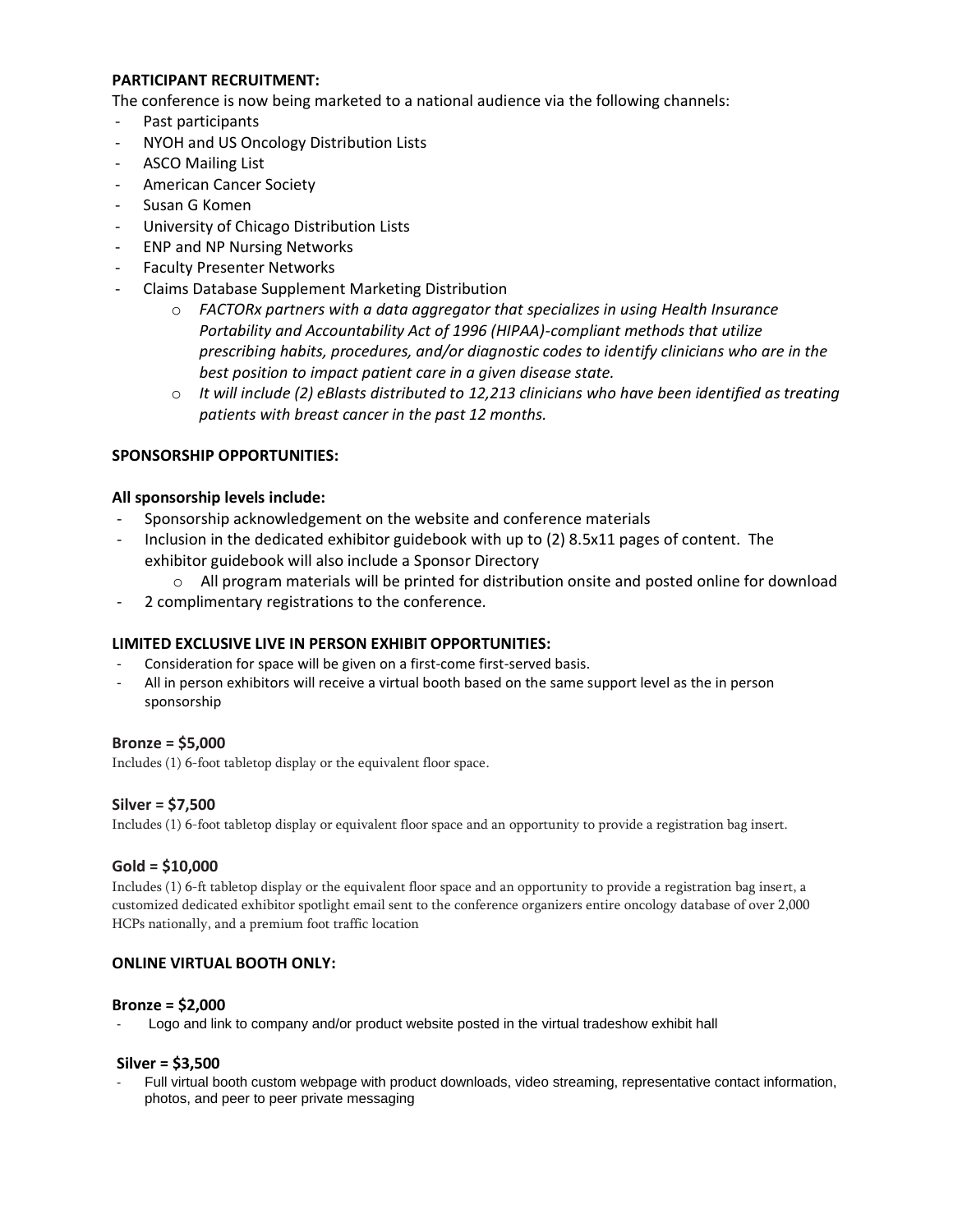# 4th Annual **BREAST CANCER SYMPOSIUM**

# **OPENING DOORS: Lab to Clinic to Patient** September 23-25, 2022

### **Gold = \$5,000**

- Full virtual booth custom webpage with product downloads, video streaming, representative contact information, photos, and peer to peer private messaging
- Active Zoom session within booth for the duration of the conference

# **SPONSORSHIP UPGRADES:**

# **Exhibitor Spotlight – Dedicated promotional e-Blast = \$1,200**

An email promoting your company's exhibit information will be sent to all past participants and current registrants within 2 weeks prior to the conference.

# **OFFSITE Product Theater Permission = \$7,500**

- This includes permission to hold a product theater at one of the nearby restaurants or hotels
- A dedicated email promoting the Product Theater will be sent to all past participants and current registrants within 2 weeks prior to the conference.
- An activity announcement can be provided to be included in the registration bag
- If the activity is being broadcast live and online, a link to the activity will be posted on the platform and in the conference materials
- A listing of the Product Theater will be included in the Exhibitor Guidebook and Program Handout
- Acknowledgement of the support will be in all materials
- Scheduling of the Product Theaters can occur during conference registration, breaks, lunch and after the general session concludes each day
- The conference organizers will do their best to prevent concurrent ancillary events happening at any one time

*NOTE: A stand-alone product theater or speakers program will not be supported by the conference if permission has not been obtained by the conference organizers.*

## **ONSITE Product Theater = \$15,000**

- This includes being provided meeting space located onsite at the conference venue
- Basic AV including a screen, projector, and slide advancer will be provided
- The meeting room will be set for up to 50 participants in theater seating
- A dedicated email promoting the Product Theater will be sent to all past participants and current registrants within 2 weeks prior to the conference.
- An activity announcement can be provided to be included in the registration bag
- If the activity is being broadcast live and online, a link to the activity will be posted on the platform and in the conference materials
- A listing of the Product Theater will be included in the Exhibitor Guidebook and Program Handout
- Acknowledgement of the support will be in all materials
- Scheduling of the product theater will be on a first-come first-served basis
- The conference organizers will do their best to prevent concurrent ancillary events being scheduled at the same time

*If you are interested in a Product Theater, please email [nicole@mymededco.com](mailto:nicole@mymededco.com) to discuss availability before you complete the application.*

To complete the application, please go to:<https://cmersvp.com/exhibit-processing-form/>